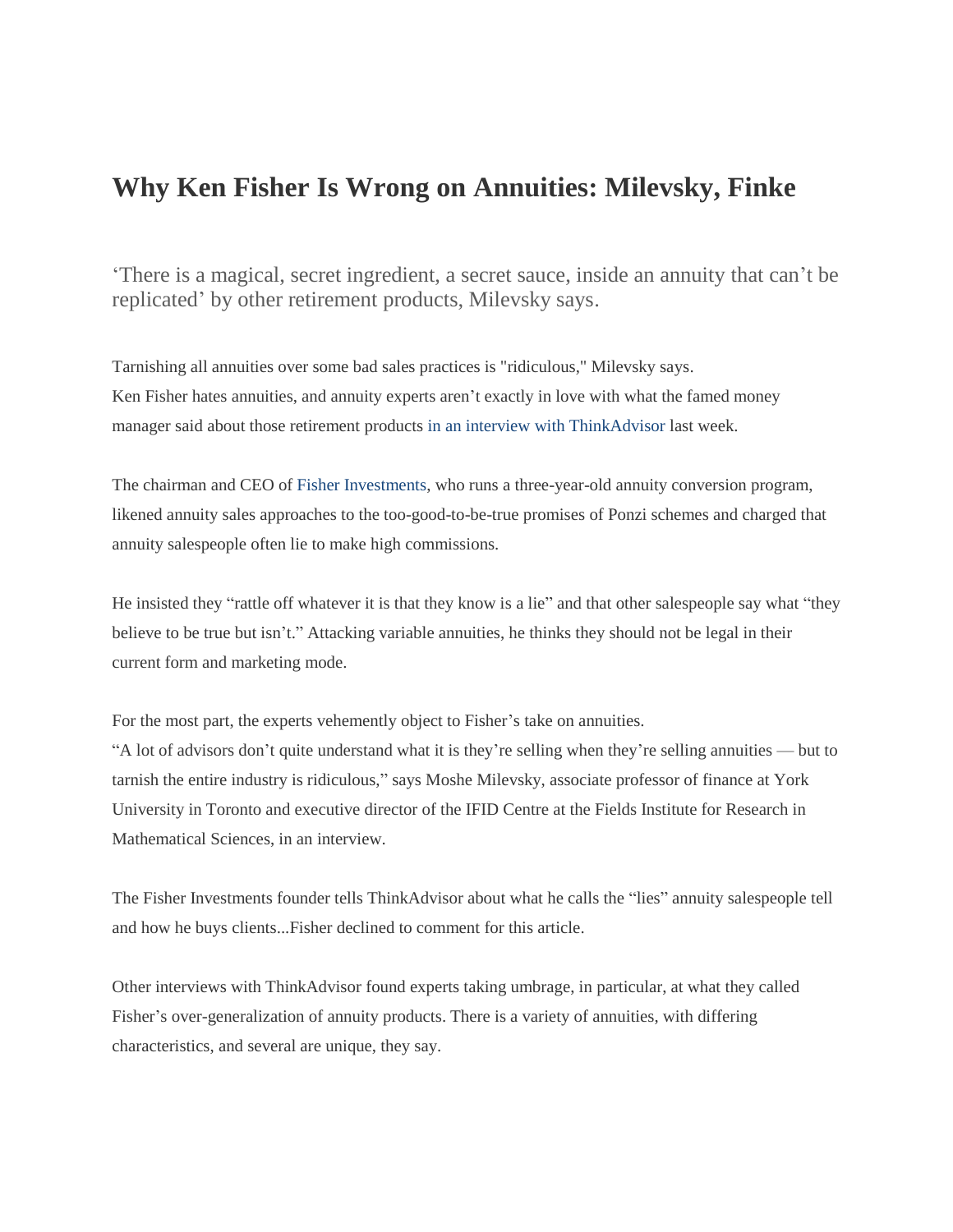"Lumping immediate annuities with all the other types is rather disingenuous," says Wade Pfau, professor of retirement income at The American College of Financial Services and director of retirement research at McLean Asset Management in McLean, Virginia. Fisher "is trying to act like he's doing his clients a service by paying their annuity surrender fees when he's really just taking it out of the investment management fees he collects," he says.

Fisher's enmity was directed sharply at variable annuities, whose salespeople, he says, take advantage of consumers' annuity naivete. Moreover, customers don't understand VAs' complicated contracts, a situation that works against their getting clarity about what they're buying.

"Yes, as soon as you slap a living benefit onto an annuity, it becomes even more complex; but complexity doesn't equal bad," says Scott Stolz, senior vice president of private client group investment products at Raymond James, who is responsible for insurance and annuities, among other products. "Ken Fisher took a pretty drastic position."

Annuity experts say that now, more than ever, Americans in retirement need the protection and income that annuities afford partly because of fast-disappearing private pensions and the planned elimination next year of some Social Security claiming strategies that can be used to boost retirees' monthly checks.

"There is a magical, secret ingredient, a secret sauce, inside an annuity that can't be replicated in any conventional financial product or synthesized by traditional money managers," says Milevsky. "I'm a big fan of annuities that behave like pensions."

Variable annuities can substantially benefit consumers, according to the experts. "Dismissing variable annuities is like dismissing ETFs or mutual funds," says Michael Finke, a professor and coordinator of the doctoral program in personal financial planning at Texas Tech University. In fact, Finke says, "VAs could serve as an ideal default for most Americans rolling their defined contribution assets into an IRA. A competitively priced variable annuity product is hard to beat compared to an unprotected investment portfolio, as long as the fees between the two are similar."

New low-cost deferred variable annuities "deserve to get more respect," insists Pfau. But he singles out the immediate annuity – also called an income annuity or a life annuity — as packed with the most potential because it offers "a ton of benefits to consumers."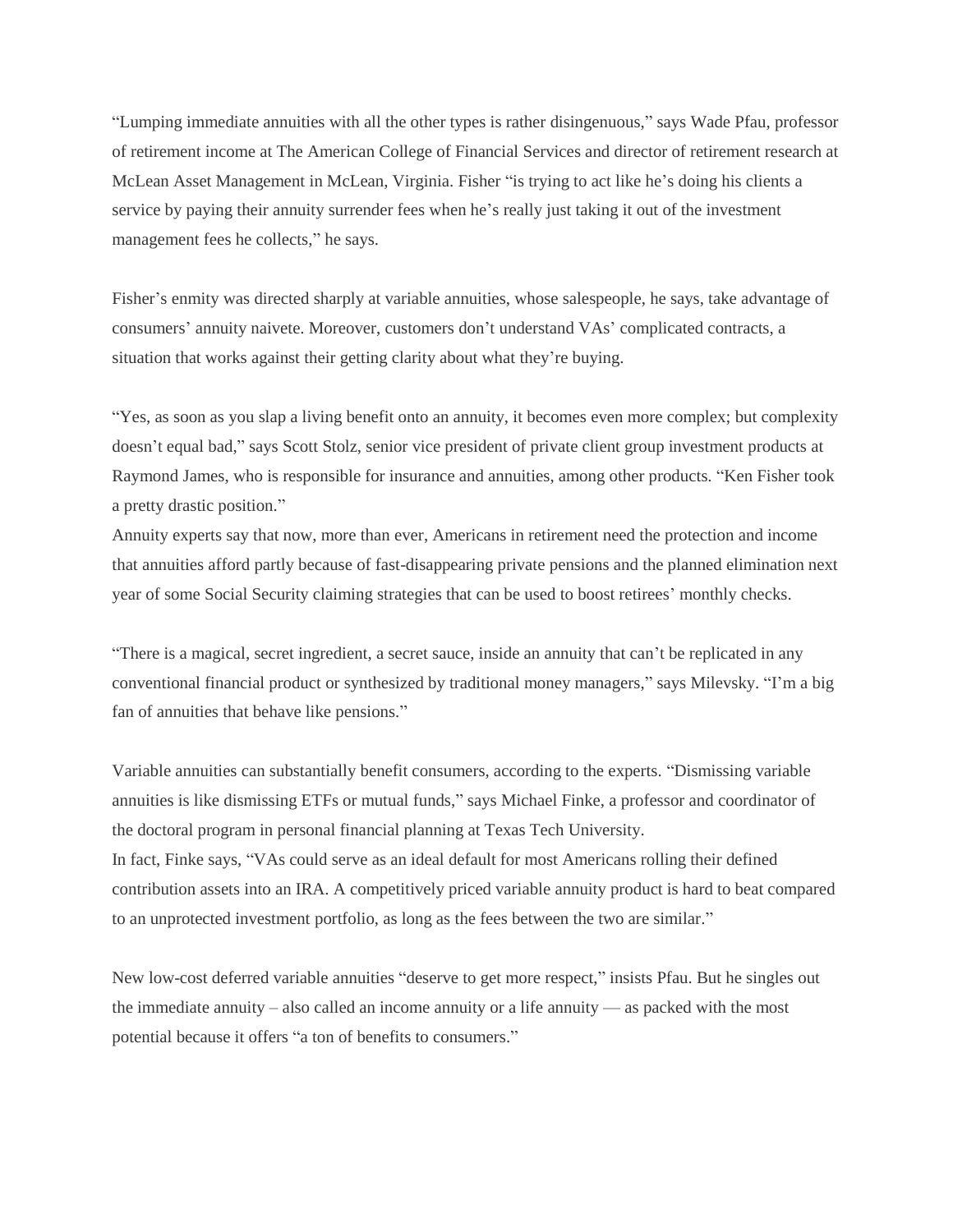"This is a very important retirement tool," Pfau says. "It's very straightforward: a simple lump-sum payment, and you get income for life. It pools longevity risk across a large [group] of individuals; and because of its mortality credits, those who don't live long subsidize those who live longer. The mortality credits are part of a [retiree's] spending power. An income annuity can help preserve the remaining portfolio when someone lives a long time in retirement."

In last week's interview, Fisher said that salespeople mislead annuity buyers into thinking they'll get a high return on their investment when actually what they receive is a return of their capital. "That's blatantly wrong," Milevsky says. "It's not true. As soon as the account hits zero, you're getting money for as long as you live – and that's the insurance company's money."

Most portfolios can benefit from a mix: stocks and an annuity, academics say. "By combining an income annuity and stocks, you get the most efficient outcome," Pfau says. "Annuities are [better] suited [than stocks] for protecting against longevity risk and investment volatility. Partial annuitization of a portfolio stabilizes the legacy value of the assets."

To build an efficient retirement strategy, Pfau says, "you need to integrate both stocks and [an annuity] into the plan. For essential spending, you don't want to be exposed [just] to the stock market; you want to have something more secure in place. For discretionary expenses, that's where you can be invested in stocks and be more aggressive."

In lauding annuities, Stolz stresses that "a longevity annuity or a deferred income annuity is like buying insurance against living too long. An immediate annuity from an insurance company is the only means out there that will guarantee you payment for life. If you live to 130, they're still sending you checks. People buy immediate annuities for the certainty of knowing that they don't have to worry about what the market did yesterday. It's a way of providing peace of mind – basically you're funding your own pension."

Milevsky proposes "a reasonable allocation" on the annuity side of "20% to 40%." "The portfolio should be balanced," he emphasizes. Further, he points to the value of annuities as long-documented by academia, as well as more recently by the U.S. government.